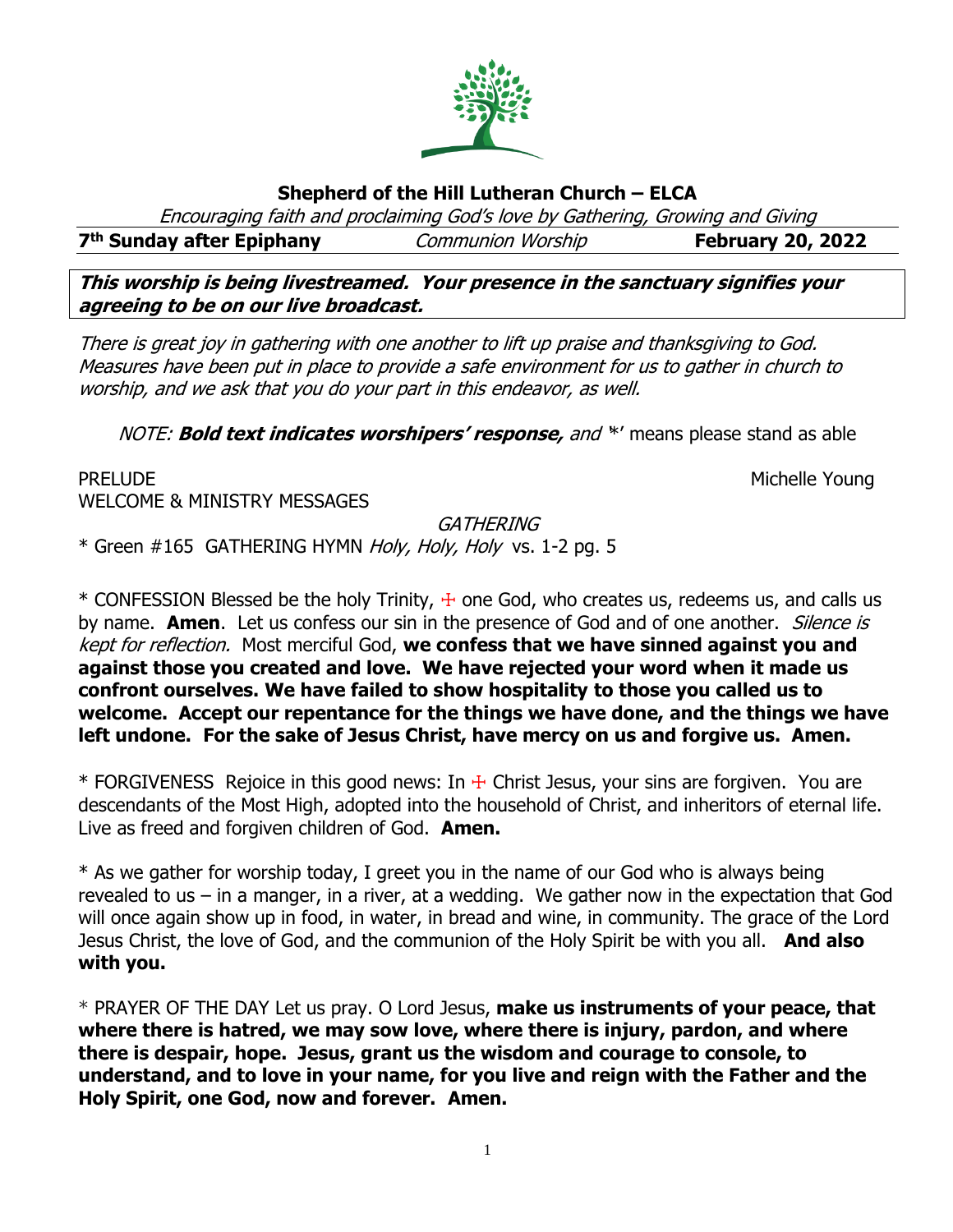# **GROWING**

Psalm 37:1-11, 39-40 (Please respond with **text in bold print**)

 $1$ Do not be provoked by evildoers; do not be jealous of those who do wrong.

<sup>2</sup>**For they shall soon wither like the grass, and like the green grass fade away.**

 $3$ Put your trust in the LORD and do good; dwell in the land and find safe pasture.

<sup>4</sup>**Take delight in the LORD, who shall give you your heart's desire.**

<sup>5</sup>Commit your way to the LORD; put your trust in the LORD, and see what God will do.

# <sup>6</sup>**The LORD will make your vindication as clear as the light and the justice of your case like the noonday sun.**

 $7$ Be still before the LORD and wait patiently. Do not be provoked by the one who prospers, the one who succeeds in evil schemes.

<sup>8</sup>**Refrain from anger, leave rage alone; do not be provoked; it leads only to evil.**

<sup>9</sup>For evildoers shall be cut off, but those who hope in the LORD shall possess the land.

<sup>10</sup>**In a little while the wicked shall be no more; even if you search out their place, they will not be there.**

 $11$ But the lowly shall possess the land; they will delight in abundance of peace.

# <sup>39</sup>**But the deliverance of the righteous comes from you, O LORD; you are their stronghold in time of trouble.**

 $40$ You, O LORD, will help them and rescue them; you will rescue them from the wicked and deliver them, because in you they seek refuge.

Jesus continues to address a crowd of his disciples. He invites his followers to shower radical love, blessing, forgiveness, generosity, and trust even on enemies and outsiders. Living in harmony with God's intent brings the reward of overflowing blessing.

The Gospel according to Luke, the 6<sup>th</sup> chapter. **All: Glory to you O Lord** 

[Jesus said:]  $27^{\circ}$ But I say to you that listen, Love your enemies, do good to those who hate you,  $^{28}$ bless those who curse you, pray for those who abuse you.  $^{29}$ If anyone strikes you on the cheek, offer the other also; and from anyone who takes away your coat do not withhold even your shirt.  $30$ Give to everyone who begs from you; and if anyone takes away your goods, do not ask for them again.  $31$ Do to others as you would have them do to you.

 $32$ "If you love those who love you, what credit is that to you? For even sinners love those who love them.  $33$ If you do good to those who do good to you, what credit is that to you? For even sinners do the same.  $34$ If you lend to those from whom you hope to receive, what credit is that to you? Even sinners lend to sinners, to receive as much again. <sup>35</sup>But love your enemies, do good, and lend, expecting nothing in return. Your reward will be great, and you will be children of the Most High; for he is kind to the ungrateful and the wicked.  $36$ Be merciful, just as your Father is merciful. <sup>37</sup> Do not judge, and you will not be judged; do not condemn, and you will not be condemned. Forgive, and you will be forgiven;  $38$  give, and it will be given to you. A good measure, pressed down, shaken together, running over, will be put into your lap; for the measure you give will be the measure you get back."

<sup>39</sup> He also told them a parable: "Can a blind person quide a blind person? Will not both fall into a pit? <sup>40</sup> A disciple is not above the teacher, but everyone who is fully qualified will be like the teacher. <sup>41</sup> Why do you see the speck in your neighbor's eye, but do not notice the log in your own eye? <sup>42</sup> Or how can you say to your neighbor, 'Friend, let me take out the speck in your eye,' when you yourself do not see the log in your own eye? You hypocrite, first take the log out of your own eye, and then you will see clearly to take the speck out of your neighbor's eye.

The Gospel of the Lord. **Praise to you O Christ.**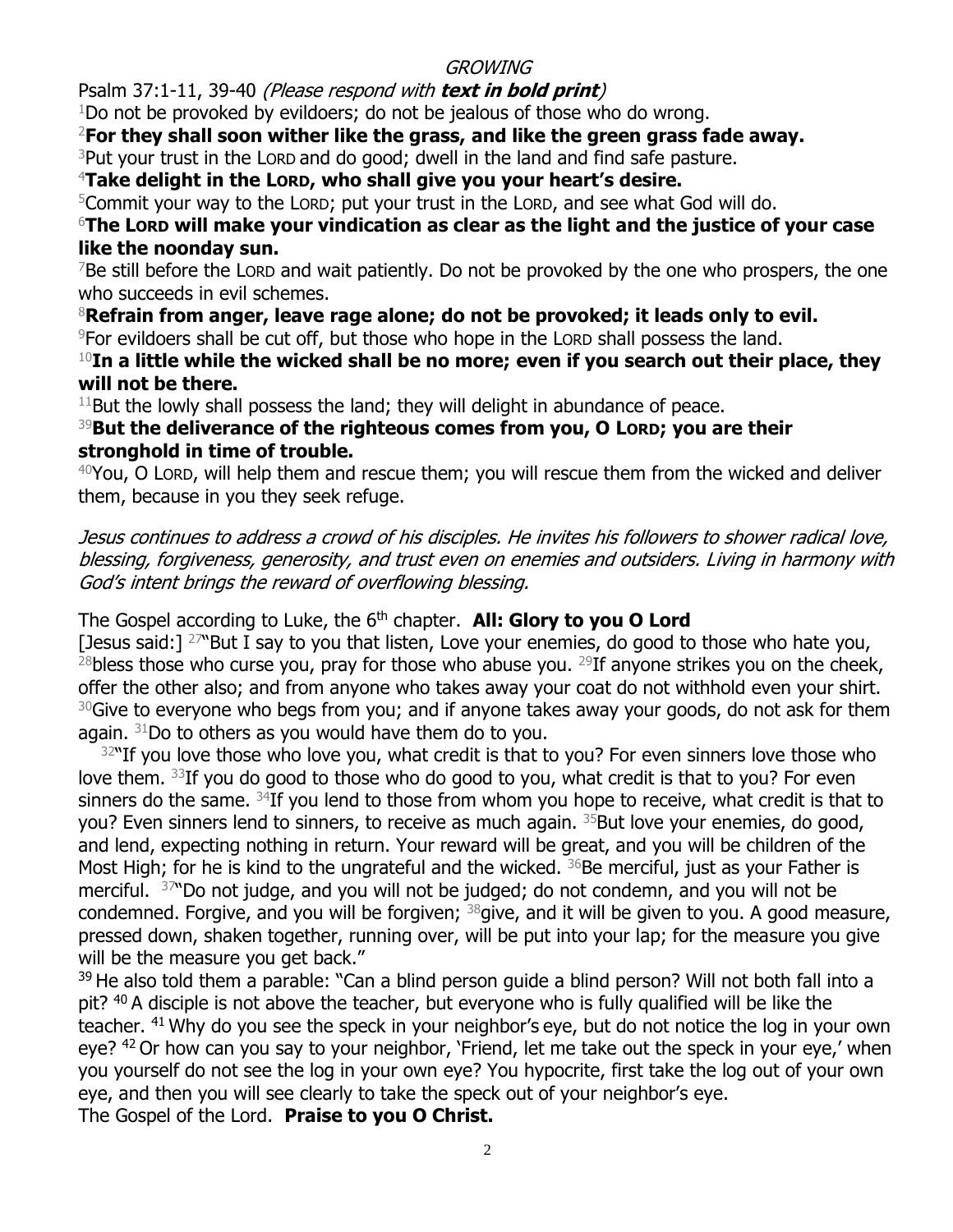Green #424 HYMN OF THE DAY Lord of Glory, You Have Bought Us vs. 1-3 p.6 (You may want to sing this using the green hymnal for larger print)

#### GIVING

\*THE APOSTLES' CREED (professed together)

**I believe in God, the Father almighty, creator of heaven and earth.**

**I believe in Jesus Christ, his only Son, our Lord. He was conceived by the power of the Holy Spirit and born of the virgin Mary.**

**He suffered under Pontius Pilate, was crucified, died, and was buried. He descended into hell.\* On the third day he rose again. He ascended into heaven, and is seated at the right hand of the Father. He will come again to judge the living and the dead.**

**I believe in the Holy Spirit, the holy catholic Church, the communion of saints, the forgiveness of sins, the resurrection of the body, and the life everlasting. Amen**

\*Or, He descended to the dead.

NOTE: Thank you for your support of God's ministry at Shepherd of the Hill! The offering plate is at the entrance of the sanctuary. You can also mail in offerings (Mailing address: 207 University St., Elk Mound, WI 54739) – OR - go to the GIVE tab on our website (www.sothem.org) to make a one time or reoccurring donation.

\* OFFERING PRAYER Blessed are you, O **God, Sovereign of the universe. You offer us new beginnings and guide us on our journey. Lead us to your table, nourish us with this heavenly food, and prepare us to carry your love to a hungry world. Amen.**

**\*** PRAYERS (P: God of grace **ALL: Hear our prayer.**)

\* GREAT THANKSGIVING The Lord be with you. **And also with you.** Lift up your hearts. **We lift them to the Lord.** Let us give thanks to the Lord our God. **It is right to give our thanks and praise.** 

\* WORDS OF INSTITUTION

\* LORD'S PRAYER **Our Father, who art in heaven, hallowed be thy name; thy kingdom come; thy will be done; on earth as it is in heaven. Give us this day our daily bread. And forgive us our trespasses, as we forgive those who trespass against us. And lead us not into temptation; but deliver us from evil. For thine is the kingdom, the power and the glory, for ever and ever. Amen**

\* INVITATION TO COMMUNION Come to God's table. There is a place for you and enough for all. HOLY COMMUNION (Ushers will begin in the back of the sanctuary, directing you to the front of the sanctuary. Children not receiving communion may be brought forward for a blessing. Please let the ushers know if you would like communion brought to you or a family member.)

\* PRAYER AFTER COMMUNION We give you thanks, gracious God, for we have feasted on your abundance. Strengthened with the richness of your grace, we are sent out to bring your good news and to proclaim your favor to all, in the name of your Son, Jesus Christ. **Amen.** \* ANNOUNCEMENTS/BLESSING God, who leads you in pathways of living right with God, who rejoices over you, and who calls you by name,  $+$  bless your going out and your coming in, today and forever. **Amen.**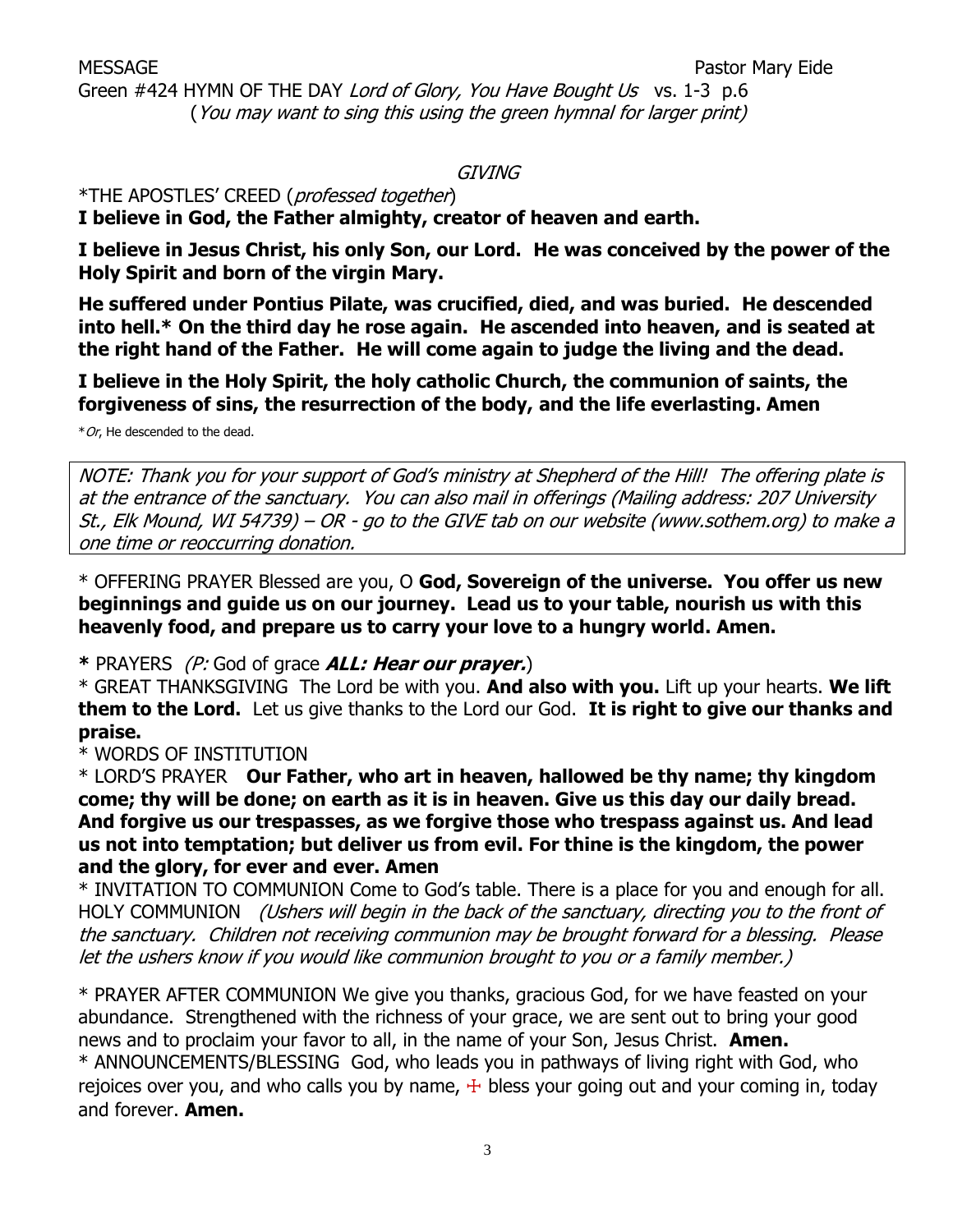\*Green #503 CLOSING HYMN "O Jesus You Have Promised" verses 1-2, & 4 page 6 DISMISSAL Go with Christ into a weary world. Share the good news. **Thanks be to God.** POSTLUDE **Michelle Young** 

\*\*\*\*\*\*\*\*\*\*\*\*\*\*\*\*\*\*\*\*\*\*\*\*\*\*\*\*\*\*\*\*\*\*\*\*\*\*\*\*\*\*

#### THIS WEEK AT CHURCH AND BEYOND OUR DOORS

| Today:              | 8:45am             | - Sunday School                                                         |
|---------------------|--------------------|-------------------------------------------------------------------------|
|                     | 10:00 am           | - Worship with Communion                                                |
| Monday              | $7:00 \text{ pm}$  | - AA meeting                                                            |
| Tuesday:            | $4-6$ pm           | - Food Pantry                                                           |
|                     | 7:00 <sub>pm</sub> | - Grief Share Zoom (4 <sup>th</sup> session)                            |
| Wednesday           | 10am               | - Sarah Circle Bible Study                                              |
|                     |                    | 3:20-4:30pm - 7 <sup>th</sup> -8 <sup>th</sup> Grade Confirmation Class |
| Friday:             | 10am-Noon          | - Food Pantry                                                           |
| Next Sunday: 8:45am |                    | - Sunday School                                                         |
|                     | $10:00$ am         | - Worship                                                               |
|                     | $11:00$ am         | - Fellowship (Rital Lee-Host)                                           |
| Monday:             | $6:30 \text{ pm}$  | - Church Council Meeting                                                |
|                     | $7:00$ pm          | - AA meeting                                                            |
|                     |                    |                                                                         |

#### ANNOUNCEMENTS

GETTING CLOSE TO THE SEASON OF LENT. Keep these dates and events in mind: Wed. 3/2/22 Ash Wednesday 6pm Soup/7pm Worship The rest of Lent Midweek Wednesdays 6pm Soup 3/9, 3/16, 3/23, 3/30, 4/6 7pm Holden Evening Prayer Service

ALSO REMINDER:

Sign up to serve at the COMMUNITY TABLE in Eau Claire, Sunday April 3rd

|                 | Fri. 4/8 4pm-7pm LaVerne Ausman's visitation at Olson Funeral Home, Menomonie |
|-----------------|-------------------------------------------------------------------------------|
| Sat., 4/9 1pm   | LaVerne Ausman's visitation at church                                         |
| 2 <sub>pm</sub> | LaVerne Ausman's funeral at church                                            |

**Shepherd of the Hill Lutheran Church 207 University Street, Elk Mound, WI 54739** Office Phone: 715-879-5115 Email: [sothlc@sothem.org](mailto:sothlc@sothem.org) Website www.sothem.org Find us on Facebook, too! Pastor Mary Eide (H) 715-309-4065 [meide@luthersem.edu](mailto:meide@luthersem.edu) Custodian, Terry Stamm 715-379-3728 Sunday School Coordinators: Jaime Folczyk [mjfolczyk@yahoo.com](mailto:mjfolczyk@yahoo.com) or Holly Sweeney Financial Secretary: Barb Vadnais [barbvadnais1@gmail.com](mailto:barbvadnais1@gmail.com)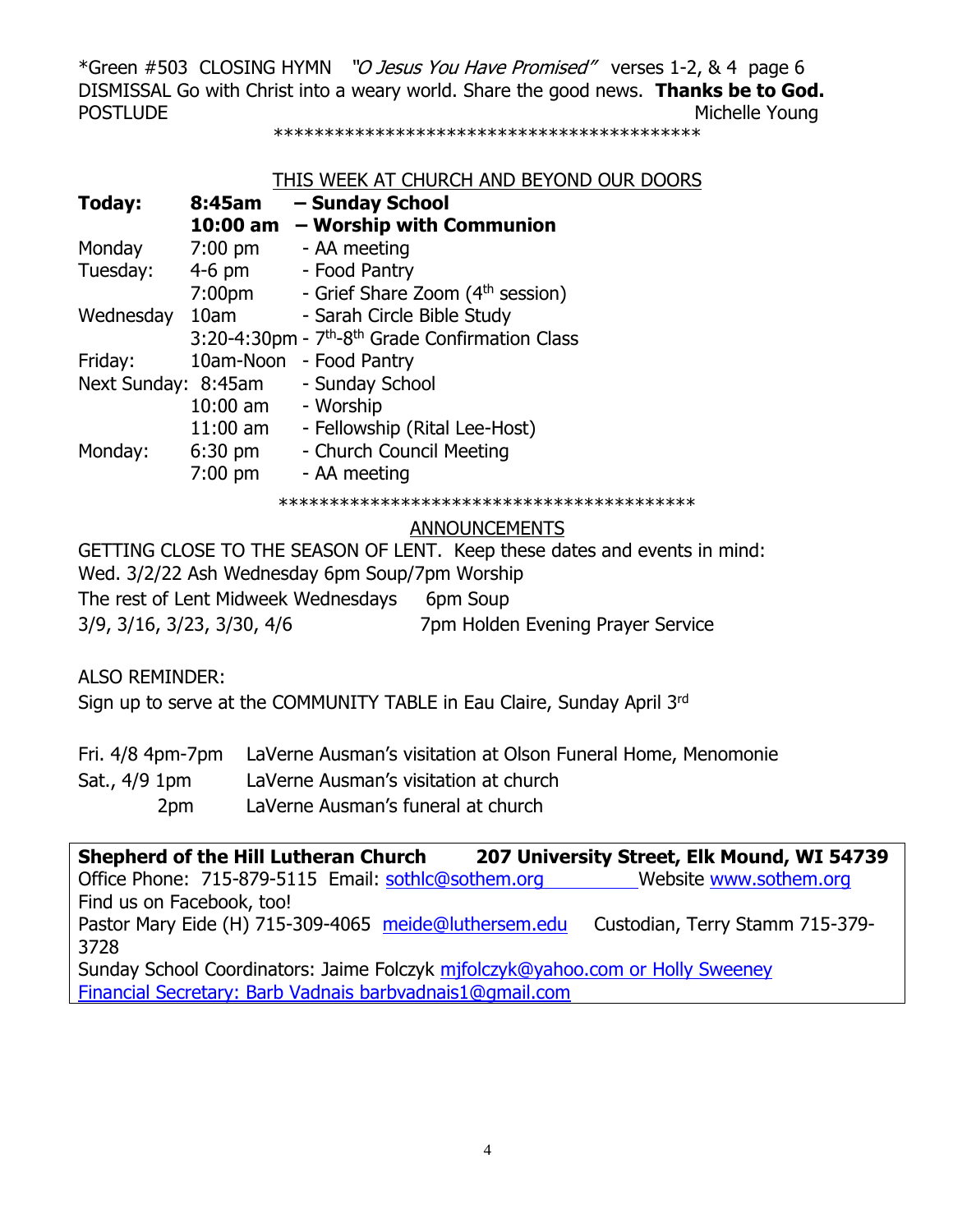

Text: Eliza S. Alderson, 1818–1889, alt.<br>Music: HYFRYDOL, Rowland H. Prichard, 1811–1887